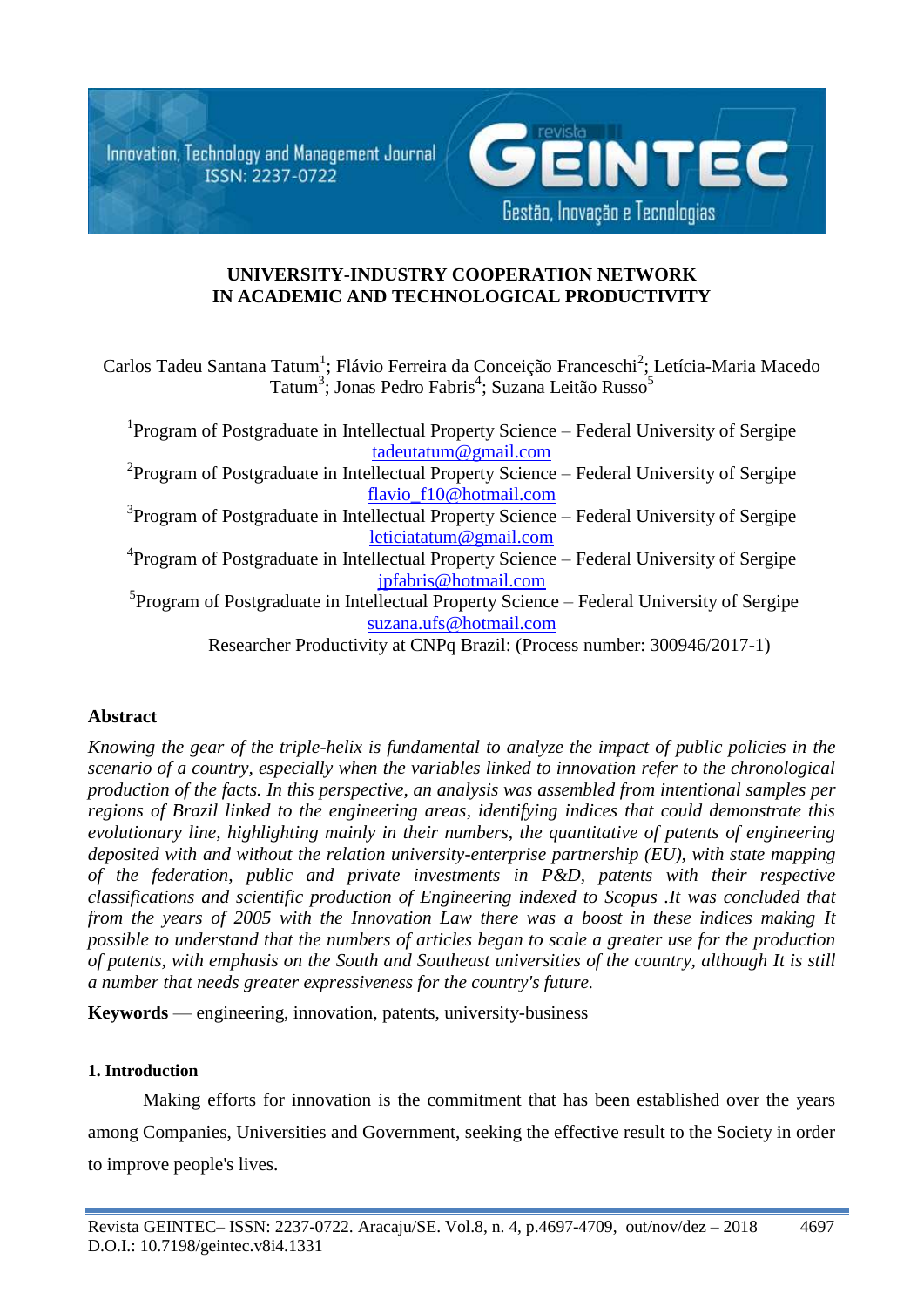It is for this incessant search to improve, what this study aims to contribute with a technological mapping in network of cooperation between the entities promoting Education and Industry in the engineering sector, seeking the quantum of involvement in the correlation of inventors and scientific academies by states of federation, relation of these researchers and universities in isolation, the profile of patents given the size of the classifications produced by their respective actors, as well as the crossing of the chronological result of innovation growth and analysis of the academic production in Engineering as a reflection of the quantity of deposits.

In this way, It was sought to give greater knowledge among national institutions with data stratification on the evolution of innovation by a quantitative method with descriptive approaches of these variables, recognizing still a series of limitations to cover the whole scope, lacking even more a greater number of evaluations for the development and closing of the theme: university-industry cooperation network in academic and technological productivity.

#### **2. Theories**

Plonski (1992) defines university-enterprise cooperation as "a model of inter-institutional arrangement between organizations of a fundamentally distinct nature, which may have different purposes and adopt huge different formats", which according with Mota (1999) this process is a challenge that comes as a complement in the development of both members.

Etzkowitz (2002) presents a series of influences in the market with the mention of triplehelix (HT), demonstrating the evolution of knowledge with the participation of innovation actors: University, Enterprise and Government, highlighting the ascension of an entrepreneurial science.

It is also possible to highlight the role of open innovation with universities for the development of innovation, when It´s observed that this profile of innovation presents possibilities to generate a greater use in technological production, in the following words:

> More organizations fail to focus the entire innovation process on their internal teams and so, these organizations adopt an open innovation model, which similarly values both internal knowledge and external knowledge in the execution of R&D activities. One of the sources of knowledge outside the organization is the university, where research generates technologies that are increasingly being used by companies in the productive sector to develop innovations to be marketed in the market (BENEDETTI, 2011).

Ten years after the theory Etzkowitz (2002), studies by Carayannis and Campbell (2012) highlight an evolution of this model recognizing that although (HT) is the nucleus of formation for innovation, the insertion of a fourth and quintuple helix, with regard respectively to Civil Society, and the Environment can represent a new meaning for innovation.

In the study of Lopes (2015) It was possible to verify that the major barriers for the progress in the university-company relationship were mainly the bureaucratic aspects of the universities,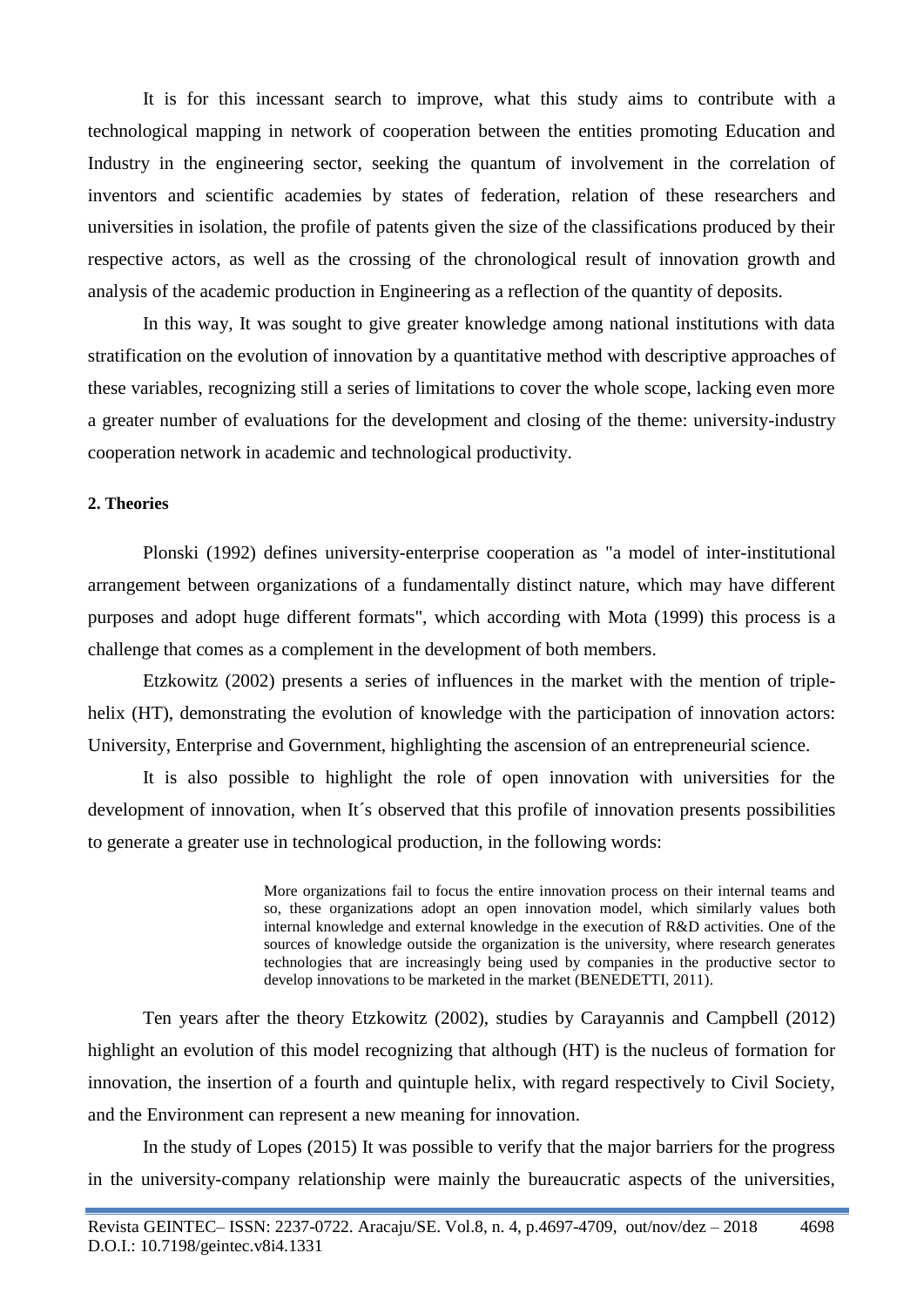while for the companies the index of the cultural differences was observable, although there is a relation fairly balanced in the demands for innovation between them.

Fabris (2016) points out in his model the Enterprise-University connection, listing 5 variables needed to be observed for the cooperative development of innovation, among which the following stand out: cooperation profiles, motivations, barriers, facilitators and satisfaction, "innovation from academic studies is seen as the best way to ensure the continuity of a business."

In the analysis of SOARES *et al.*, (2016) It was possible to emphasize that:

[...] the increase in the number of patents required in Brazil (outputs) in recent years was mainly due to deposits made by non-residents. Among the deposits made by residents, the growth of requests by universities and research institutes stands out. This increase is largely the result of the creation of nuclei of technological innovation in these institutions, a direct consequence of the promulgation of the Technological Innovation Law (regulatory element), the main legal framework in the Brazilian academia-industry cooperation scenario (SOARES *et al.*, 2016).

Rosa e Frega (2017) investigate the actors in the technological transfer relationship, observing the so-called government stimuli to support innovation and partnerships with other institutions, while being able to identify barriers to researchers in the innovation process, such as: activities, lack of knowledge and lack of interest of researchers, deficiencies in the process of writing the patent and lack of human capital in the activities of the agency, bureaucracy and lack of support by the university.

In the current phase, Cornel, Insead e Wipo (2017) present the global picture of interaction between University and Company in the world scenario, standing out Brazil in the position of ranking 84 and a score of 37.4 points in front of the other countries. Of course, even 84 positions or at least 74 positions to be among the 10+ of a ranking of innovation will require an even greater effort in these U-E relations, requiring a lot of lubrication so that the gears of innovation can work with greater productive intensity.

(Federation of Industries of the State of Rio de Janeiro (FIRJAN), 2016) highlights the challenges for industry 4.0, pointing out the importance of training highly qualified professionals by academic institutions and research, strengthening relations with industry by focusing on issues such as smart strategic policies, government investments alongside industrial investors who carry vision and proactivity.

Taking an approach on the power of relation with networks of work or cooperation, It can be mentioned that:

> Network Science is a new and emerging scientific discipline that examines the interconnections among diverse physical, informational, biological, cognitive, and social networks. This field of science seeks to discover common principles, algorithms and tools that govern network behavior. (MATHIEU, 2017)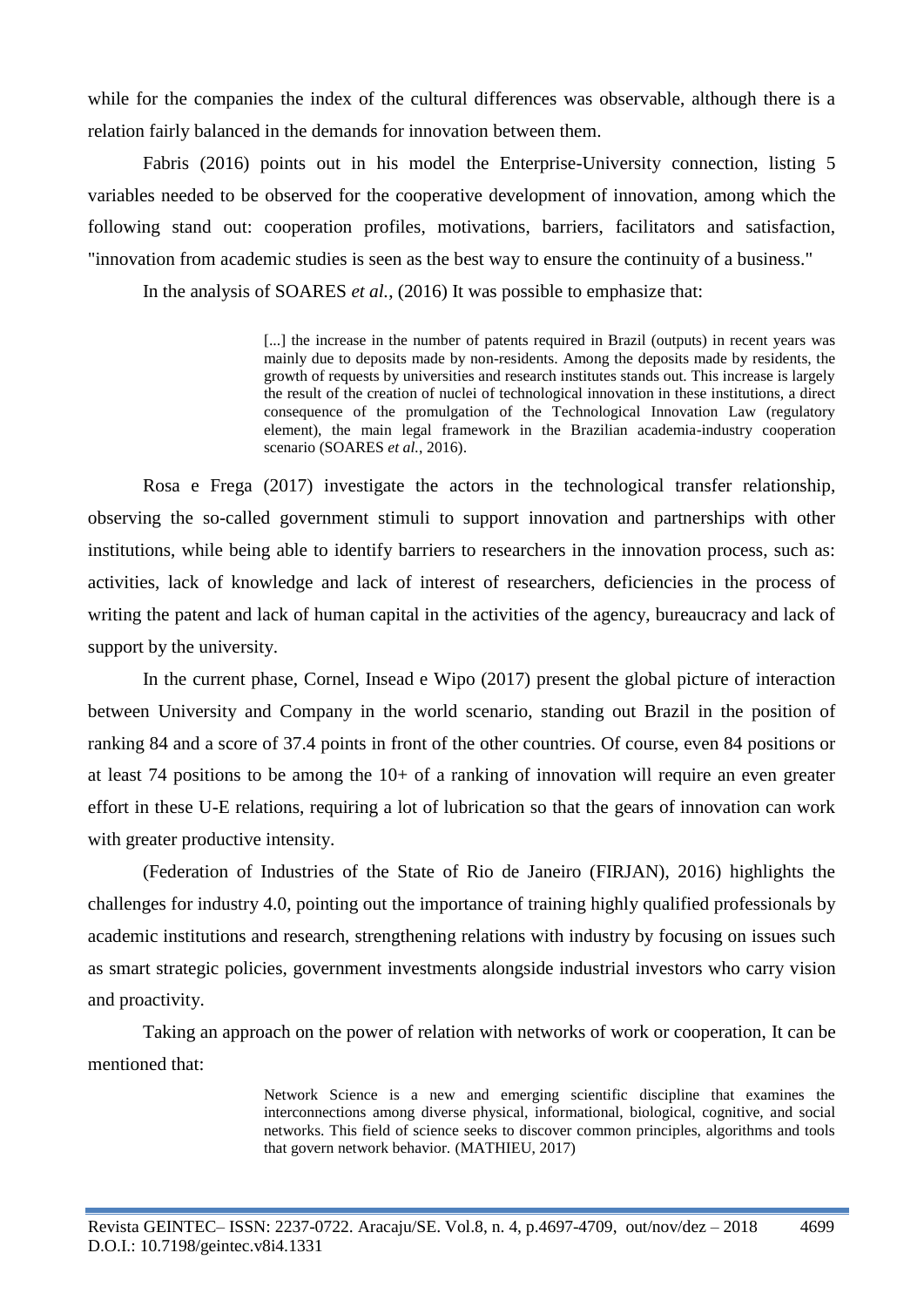A clear view of the need for studies on the University-Company relationship from the point of view of innovation generation is present when Chang (2018) points out that:

> Methods to link academic research achievements with innovative industries have gained considerable awareness worldwide in recent years. Subsequently, responding to industries' demand to reinforce the linkage between scientific research and industries is an issue awaiting urgent resolution for the government. Previous scientific pertaining to the linkage between scientific fields and (academic papers) technological fields (technology patents) primarily focus on non-patent research or university–industry collaboration. (CHANG, 2018)

### **3. Methodology**

This study is part of an ongoing research project approved by CNPq, on the analysis of the technological production of researchers from federal universities in Brazil in the area of Engineering. For the data collection, a search was made in the Espacenet of all patents deposited in Brazil by title from 1976 to 2017. The university chosen for analysis was the federal university that had the highest number of patents per state, that is, chose a single university per state. Among the chosen universities, there were 3945 patents filed, selecting the patents in the areas of Engineering, which resulted in 1564 patents under analysis.

The research followed the selection stages of indexed articles and journals, information from researchers, graduate programs, private and state companies; which together form the pillars for the production of a patent, Figure 1.



Sources: INPI (2018), OMPI (2018), Google Patents (2018), Capes Periodics (2018)

The data was organized, processed and tabulated with MS Excel Student 2013 support, as well as the software Vantage Point version 10 build 23603 (CEF3.2840.1518) and Gephi version 0.9.2.

Evaluating the several variables related to the University-Company to the engineering, It was dimensioned as follows: a) Mapping of production of patents with or without partnership produced in Brazil in the period (Figure 2); b) Quantitative patents deposited and granted in the relationship with and without partnerships U-E. (Figure 3); c) Distribution of the type of partnership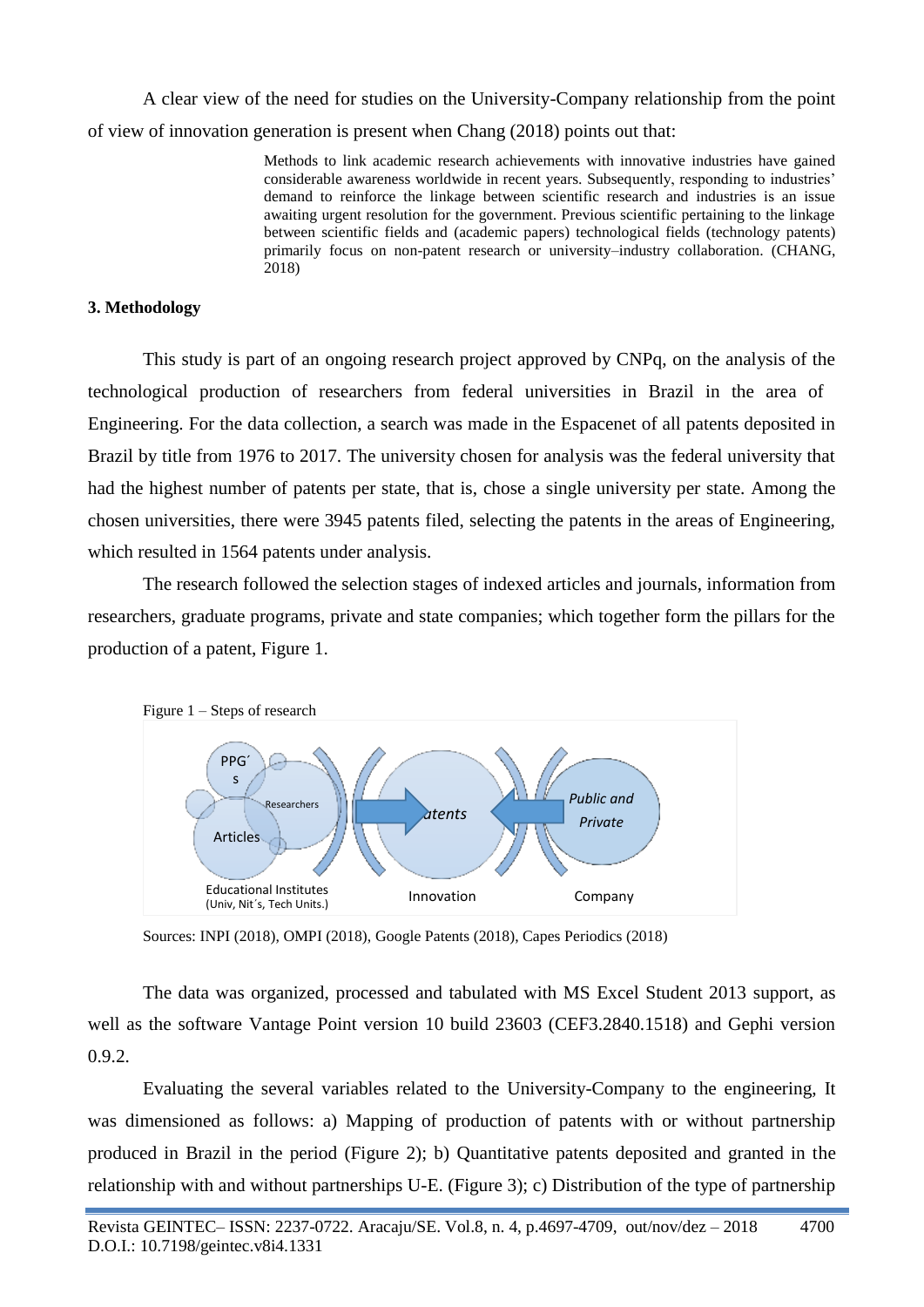with federal universities (Figure 4); d) Applicants' relationship with the inventors generated in the Gephi software (Figure 5); e) Relation between inventors (Figure 6); f) Sizing of the main patent classifications found (Figure 7); g) Expenditure on innovation investments by both the public and corporate sectors (Figure 8); h) Number of scientific journals in engineering by period with percentage index in relation to world production (Figure 9).

### **4. OUTCOMES**

a) Mapping of production of patents with or without partnership produced in Brazil in the period

In Figure 2, the universities with the highest number of engineering deposits are presented. Paraná was the university that most deposited in the country (235 patents), followed by Rio de Janeiro (207), Rio Grande do Sul (160), Minas Gerais (155) and São Paulo (124). These 5 states represent 56.34% of the total deposited. The university of Pernambuco (117) stands out in the Northeast and Brasília (79) in the Center-West. As for the North, Pará stands out with 52 patents, followed by the state of Amazonas with (16).



Figure 2- Mapping of required Engineering patents grouped by Federation State

Source: Espacenet (2017); generation of image: Vantage Point.

b) Quantitative patents deposited and granted in the relationship with and without partnerships U-E.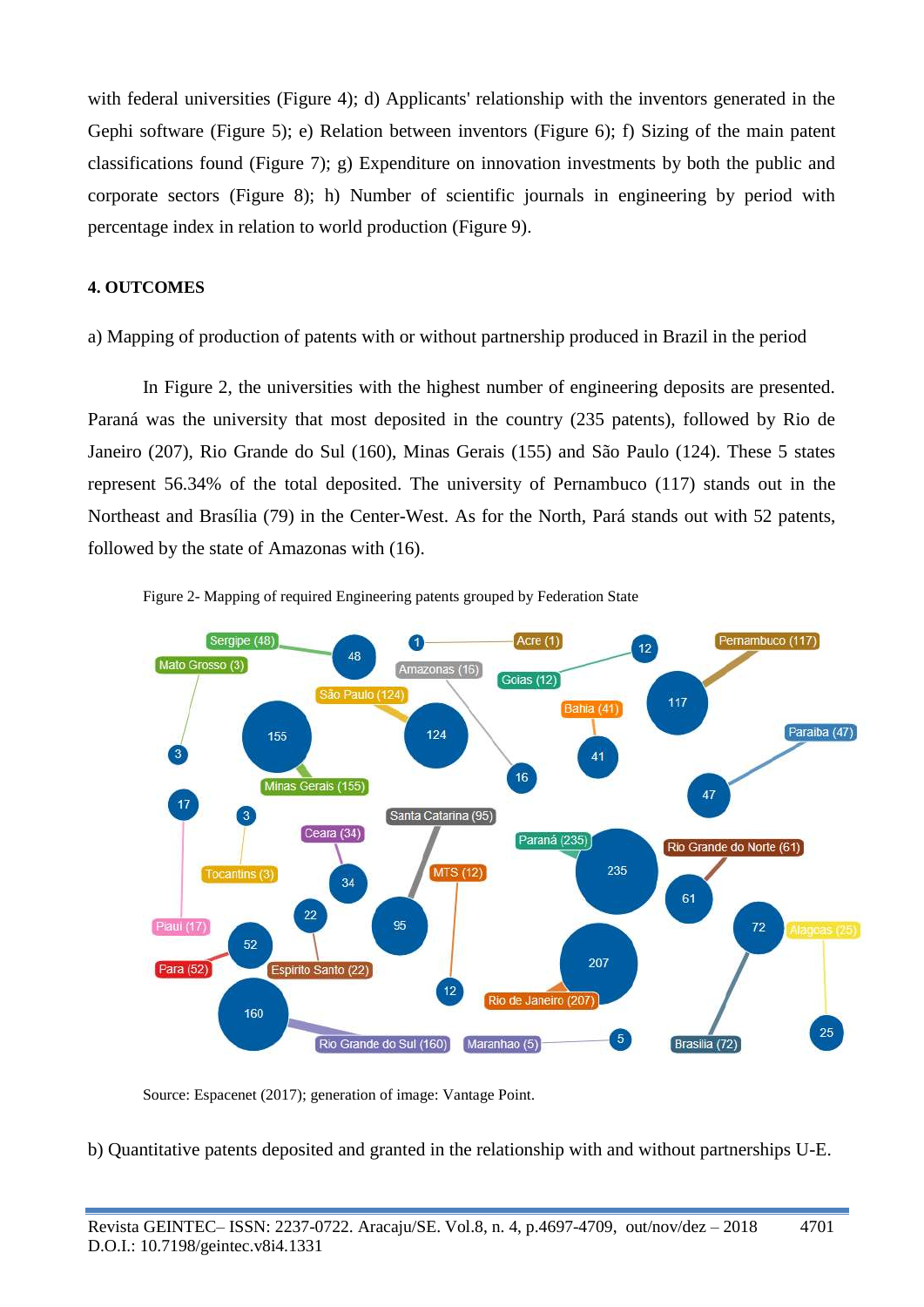According to Figure 3, the number of patents deposited reached its peak in 2016 (255 patents). Analyzing the 1976-2004 period, an average of 6.20 patents / year was registered, already in the period 2005-2017, the average was 108.8 patents / year. As for joint ownership, 61 patents were developed with partnerships in the period 1976-2004 and 437 in the period 2005-2013. In the period 1976-2017 a total of 22 patents were granted, 9 of them with co-ownership, or 40% of the total.



Figure 3 - Series of patents Deposited, Granted, Non-joint and with joint ownership

Source: Espacenet (2017); generation of image: MS Excel

c) Distribution of the type of partnership with federal universities

According to Figure 4, among the institutions that most deposited patents with joint ownership, the state companies had the largest share (23.90%), followed by other universities (22.69%) and private companies (16.87%). One can highlight Petrobrás and Embrapa among the state-owned companies that have signed the most partnerships.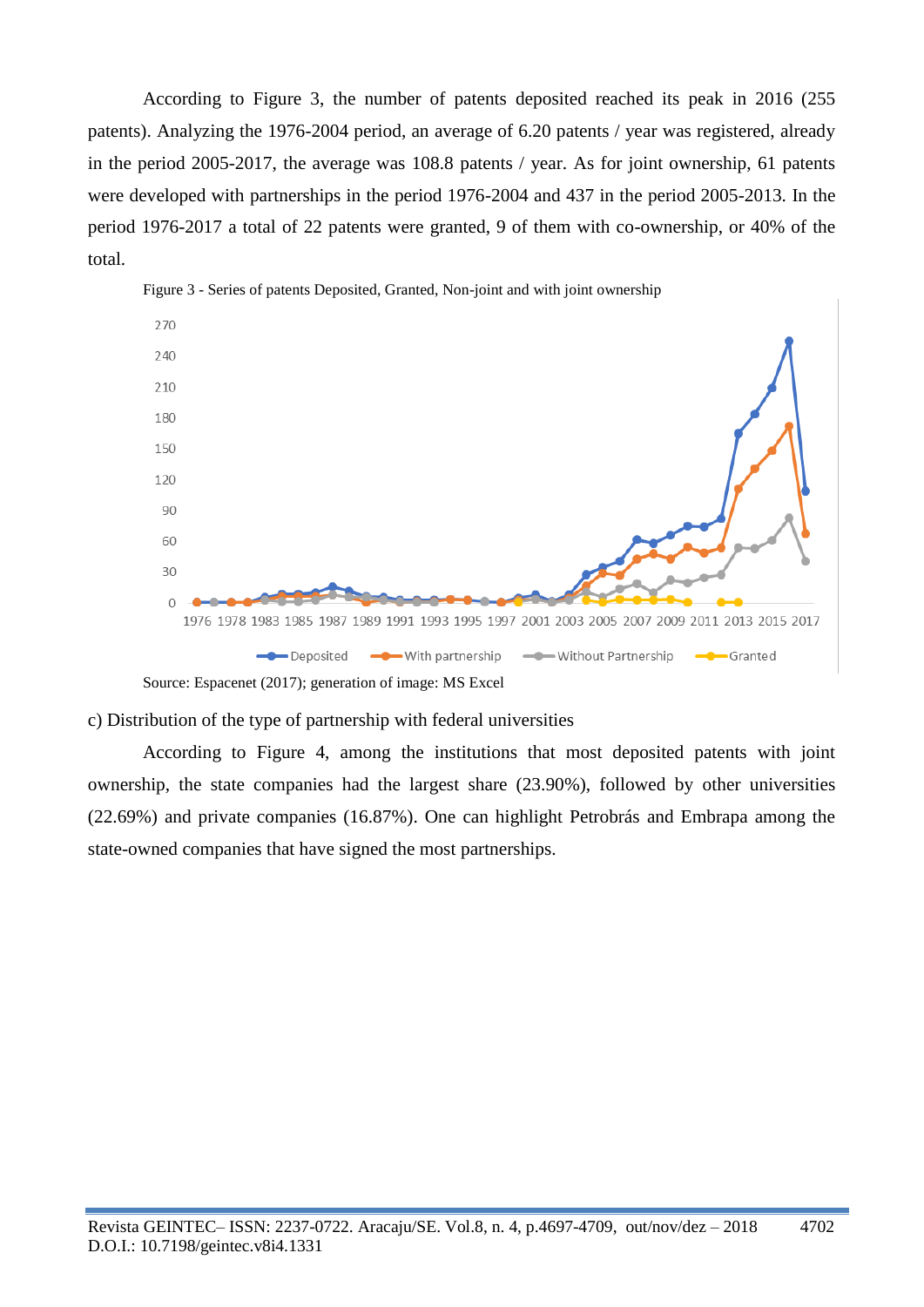

Figure 4 - Institutions that have joint ownership of patents with the Brazilian Universities

Fonte: Espacenet (2017); generation of image: MS Excel

d) Applicants' relationship with the inventors generated in Gephi software

With the aid of the Gephi software It was possible to make a list of the applicants with the inventors, in blue the applicants are and in orange, the inventors. In the center of the graph It is possible to observe the universities with the largest number of deposits, highlighting again for UFPR. Petrobrás appears as the main state applicant, Figure 5.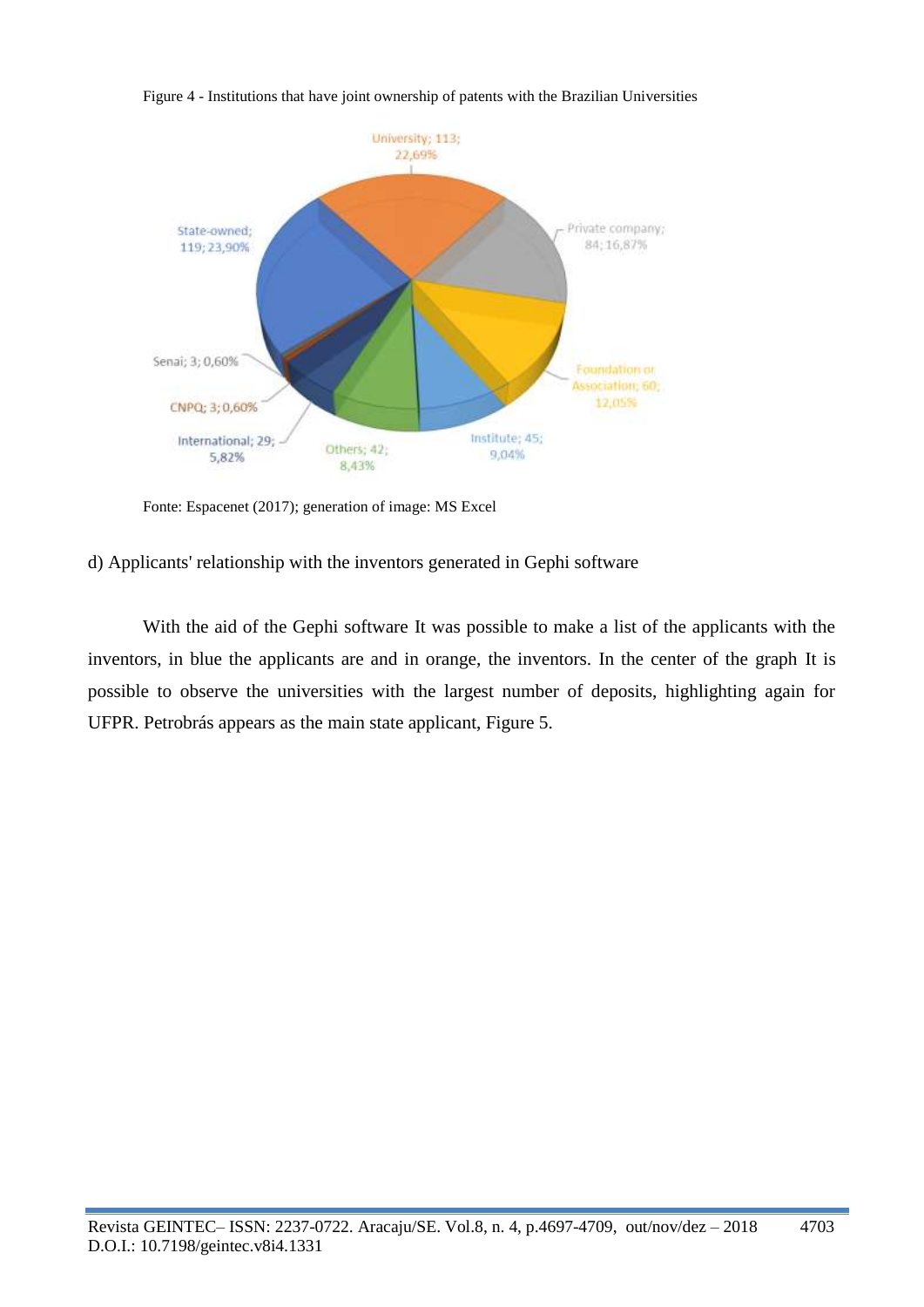





Source: Espacenet (2017); generation of images: Gephi

#### e) Relation between inventors

Again with the aid of Vantage Point (generation of the autocorrelation table) and Gephi, Figure 6 was generated, which represents the relation between the inventors. The larger circles represent a greater interaction among the inventors, being possible to verify several cluster of inventors. Elaborating a ranking of the 10 researchers with the largest number of deposits, 7 of them are from UFPR.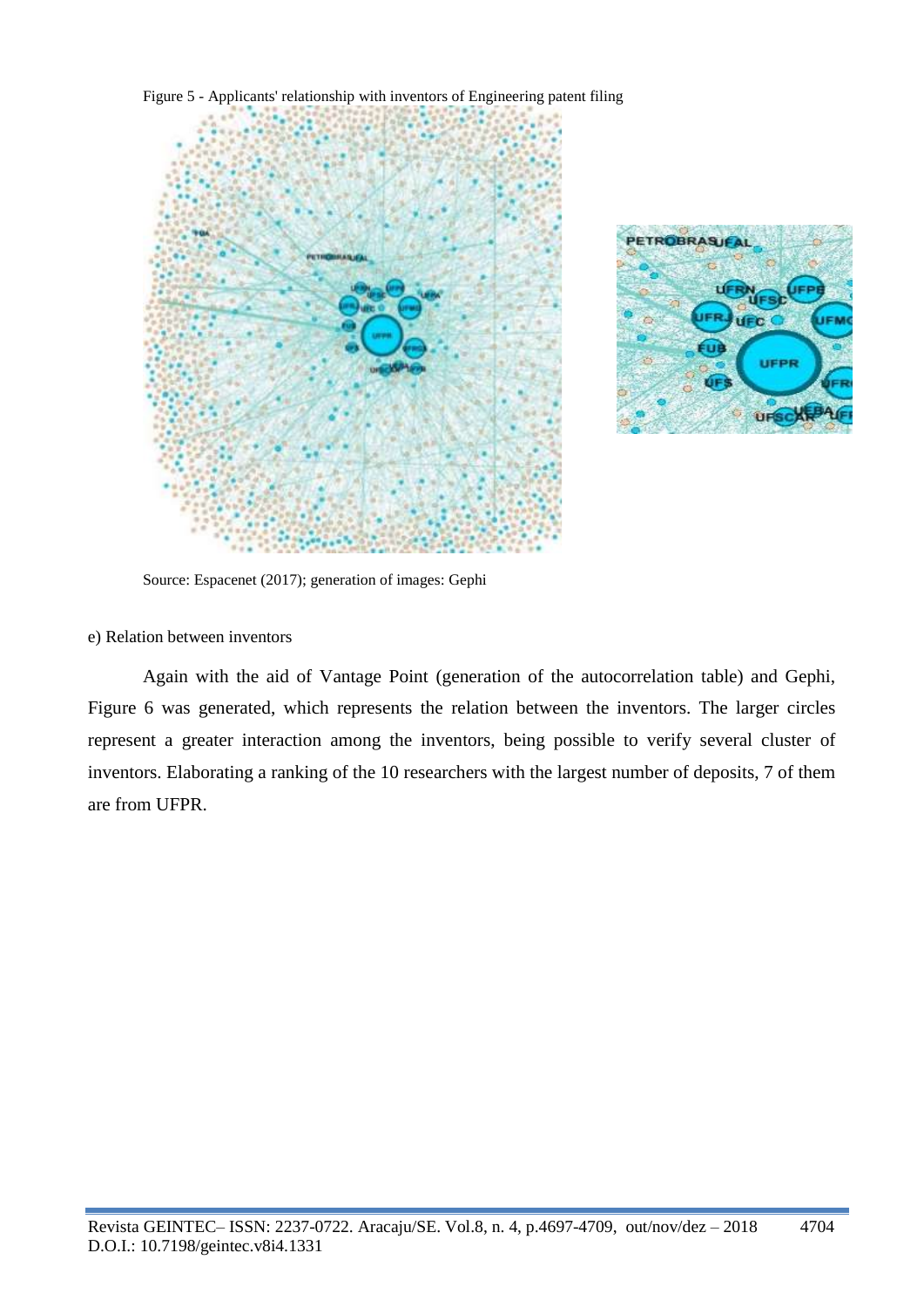Figure 6 - Relation between inventors of Engineering patents



Source: Espacenet (2017); generation of image: Gephi

f) Sizing of the main patent classifications found

Amount of 1564 patents, the most prominent among patent classes, follow the respective quantifications: C (522), A (342), B (239), G (234), H (85), F (79), E 41, D (9) so that they stand out in their subclasses A61 - Medical or veterinary science or hygiene (214), G01 - Measuring and testing instruments (149), B01 - Physical or chemical processes or apparatus in general (99), C12 biochemistry; beer; alcohol; wine; vinegar; microbiology; enzymology; genetic engineering or mutation (98), H01 - Electricity - basic electrical elements (28), E04 - Building (19), F16 biochemistry; beer; alcohol; wine; vinegar; microbiology; enzymology; Genetic or mutational engineering (18), D21 - Paper manufacture; production of cellulose (4). See Figure 7.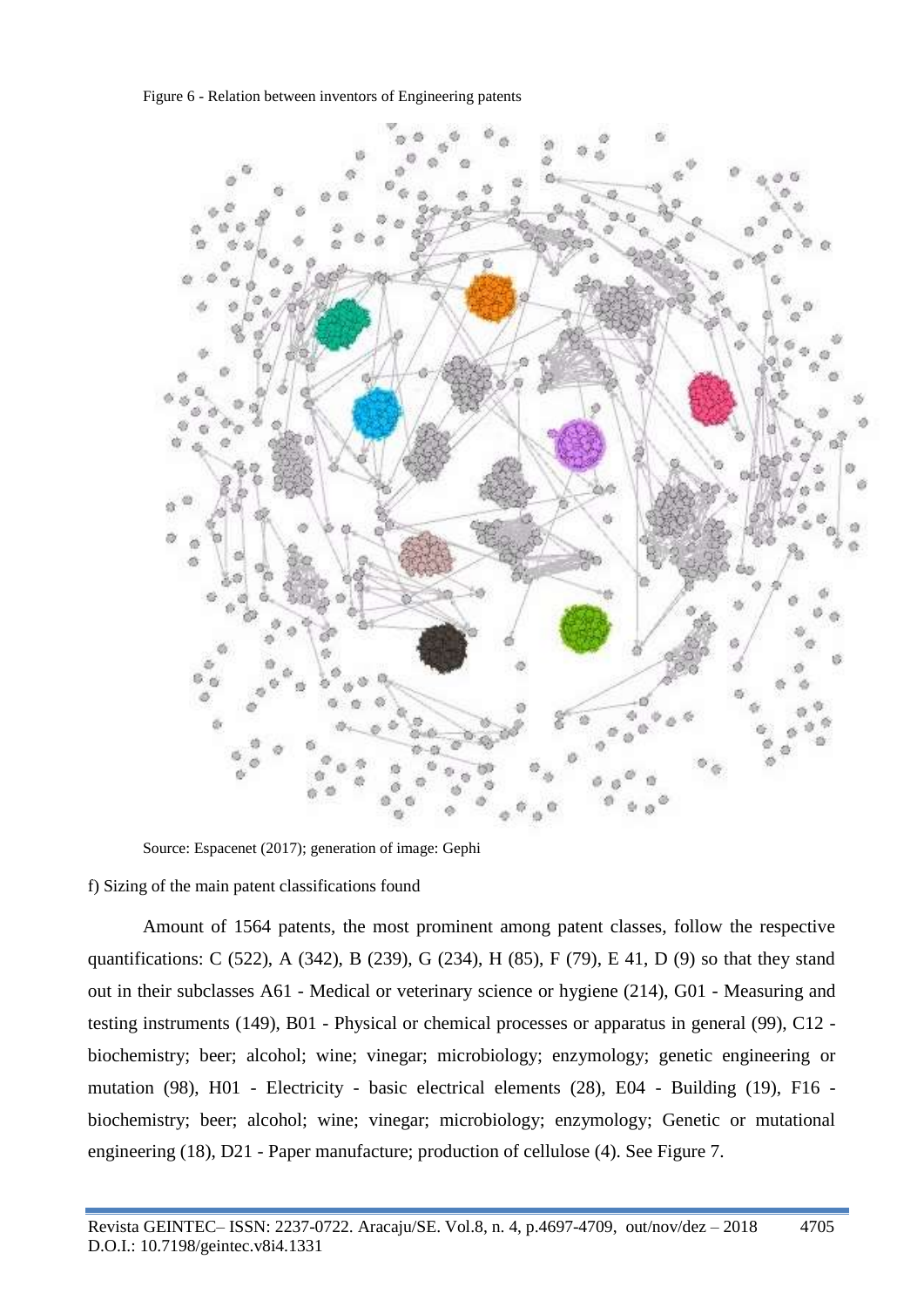Figure 7 - Circular diagram of patents by International Classification with emphasis on the greater quantitative of classes and subclasses



Source: Espacenet (2017); generation of image: Vantage Point

g) Expenditure on innovation investments by both the public and corporate sectors

In Figure 8, Public Expenditures (Federal and State) and Corporate Expenditures (private, state and postgraduate) (MCTIC, 2017). were measured. In 2015, Brazil recorded the highest R&D expenditure (R\$ 76,531 million), an increase of 252% in relation to 2005, the graph also shows a similar growth of Public and Private expenditures over the years.



Figure 8 - Public, Business and National Total R&D Expenditures, 2000-2015

Source: Ministério da Ciência, Tecnologia, Inovação e Comunicação (2017); generation of image: MS Excel.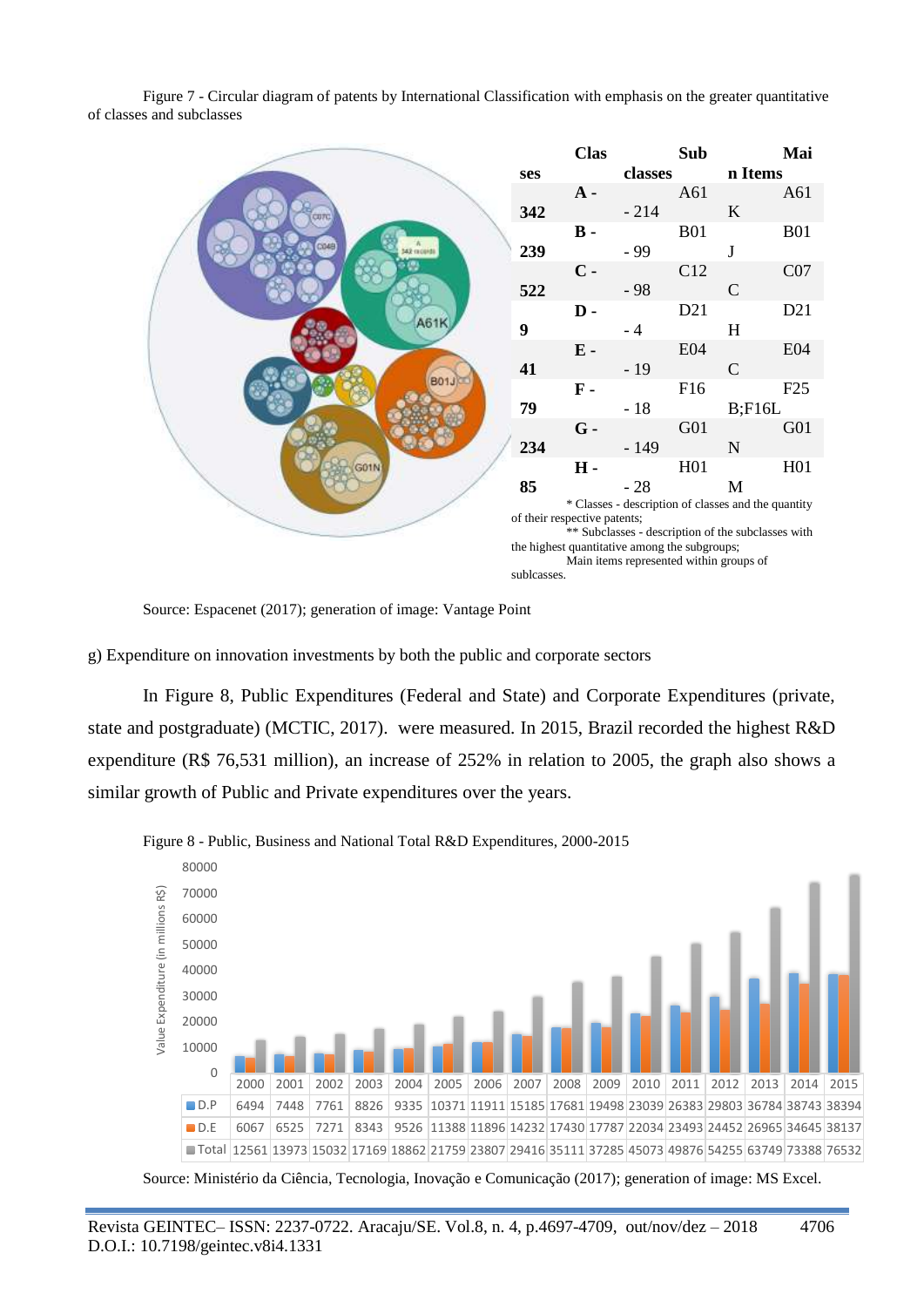h) Number of scientific journals in engineering by period with percentage index in relation to world production

As for the production of scientific journals in Engineering indexed to Scopus, the trend line, with  $R^2 = 0.801$ , shows a growth of national productions in relation to the world, as well as a 52% increase in scientific production between 2005- 2012. See Figure 9.



Source: Ministério da Ciência, Tecnologia, Inovação e Comunicação (2017); generation of image: MS Excel

#### **5. Final considerations**

The university-industry linkage in the field of engineering has made It possible to understand that there has been a massive effort by the EU together with the support of the Government, resulting in a general improvement with the support of the 2005 Innovation Law, generating a series of results with the increase proportional to the investments made, both for public and business expenditures, reaching: Source: Ministério da Ciênce<br>
Source: Ministério da Ciênce<br>
5. Final considerations<br>
The university-<br>
understand that there<br>
Government, resulting<br>
generating a series of re<br>
and business expenditu<br>
- The South and<br>
after

- The South and Southeast were the leaders in patent development in Brazil, but with growth after 2005 proportional to the other regions;

- Average increase of patents with approximately 17 times the amount prior to the innovation law;

- Greater share of patent production by partnerships formed between universities, stateowned companies and private companies;

- In the list of applicants with inventors, Petrobras occupies a prominent position within the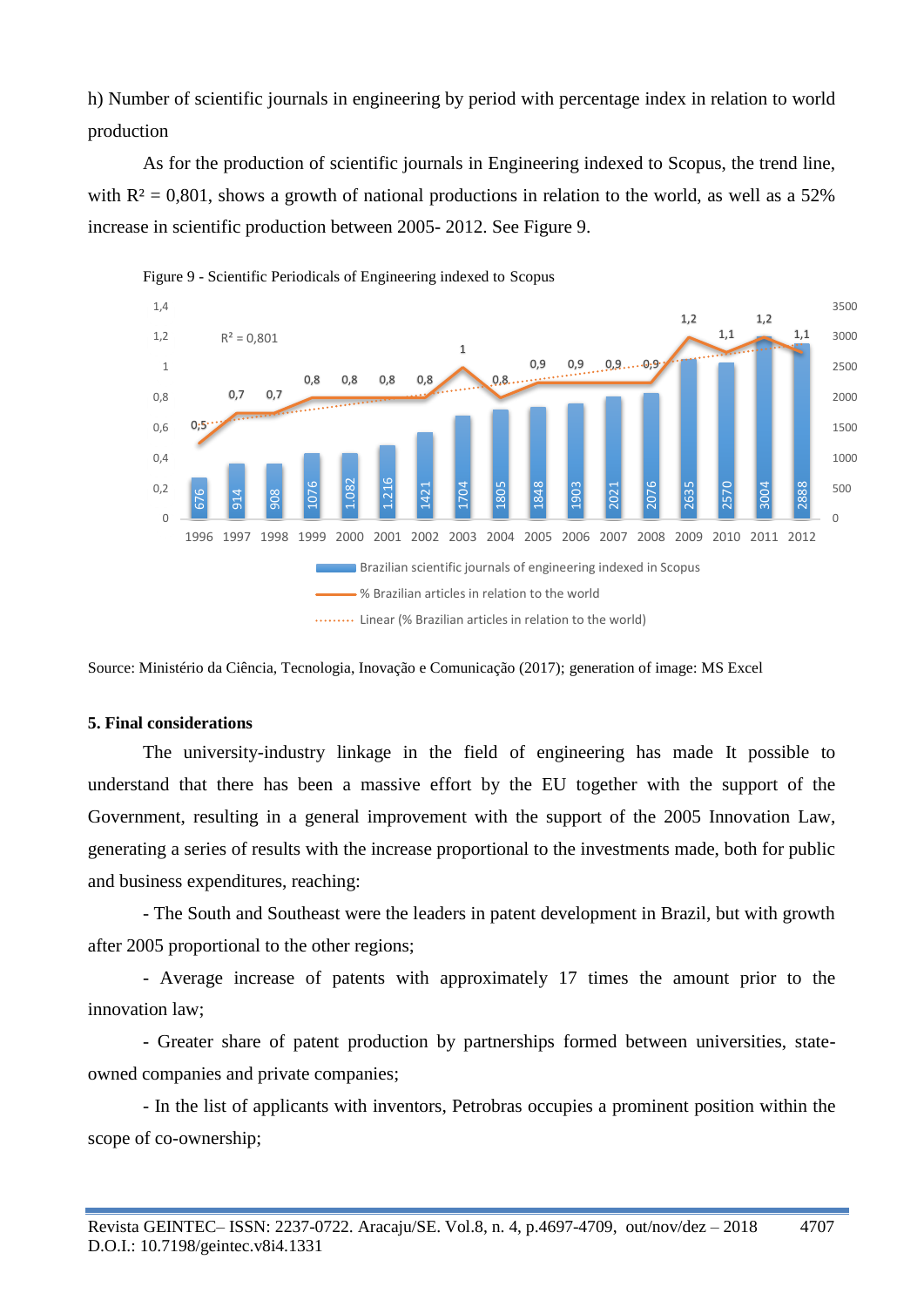- The researchers from Paraná have 7 of the 10 largest developers of Engineering patents in the country;

- As for the patent profiles produced in these partnerships, It was understood that there was a prominence in biochemical production and genetic engineering and mutation;

- The total expenditure between the formed partnerships tripled, generating a growth of 252% in relation to the period of the Innovation Law (2005);

- The scientific production in engineering evolved significantly when analyzing its tendency in the regressive analysis with an index above 0.8.

Therefore, the formation framework of the triple-helix partnerships resulted in a national gain for innovation.

# **Aknowledgment**

\*The authors thank CNPQ for supporting our Science.

# **References**

BENEDETTI, M. H. **A contribuição das universidades para as empresas que adotam o modelo de inovação aberta**. [s.l.] São Carlos, 2011.

CARAYANNIS, E. G.; CAMPBELL, D. F. J. **Mode 3 Knowledge Production in Quadruple Helix Innovation Systems**. New York, NY: Springer New York, 2012.

CHANG, S.-H. **A pilot study on the connection between scientific fields and patent classification systems**. **Scientometrics**, v. 114, n. 3, p. 951–970, 9 mar. 2018.

CORNEL; INSEAD; WIPO. **Brazil: explore economy reports from the GII 2017**. [s.l: s.n.]. Disponível em: <https://www.globalinnovationindex.org/analysis-economy>. Acesso em: 12 jun. 2018.

ETZKOWITZ, H. **MIT and the Rise of Entrepreneurial Science - Henry Etzkowitz - Google Livros**. New York: Routledge, 2002.

FABRIS, J. P. **Conexões entre empresas e universidades**. [s.l.] Universidade Federal de Sergipe, 2016.

FEDERAÇÃO DAS INDÚSTRIAS DO ESTADO DO RIO DE JANEIRO (FIRJAN). Panorama da Inovação - Indústria 4.0. n. Abril, p. 20, 2016.

LOPES, M. D. **Rede de interação Unniversidade-Empresa: uma análise das barreiras e do potencial nas relações acadêmicas numa universidade mineira**. [s.l.] Universidade Católica de Minas Gerais, 2015.

MATHIEU, B. **About Gephi**. Disponível em: <https://gephi.org/about/>. Acesso em: 3 jul. 2018.

MINISTÉRIO DA CIÊNCIA TECNOLOGIA INOVAÇÃO E COMUNICAÇÃO. **Recursos Aplicados - Indicadores Consolidados**.

ROSA, R. A.; FREGA, J. R. Intervenientes do Processo de Transferência Tecnológica em uma Universidade Pública. **Revista de Administração Contemporânea**, v. 21, n. 4, p. 435–457, jul. 2017.